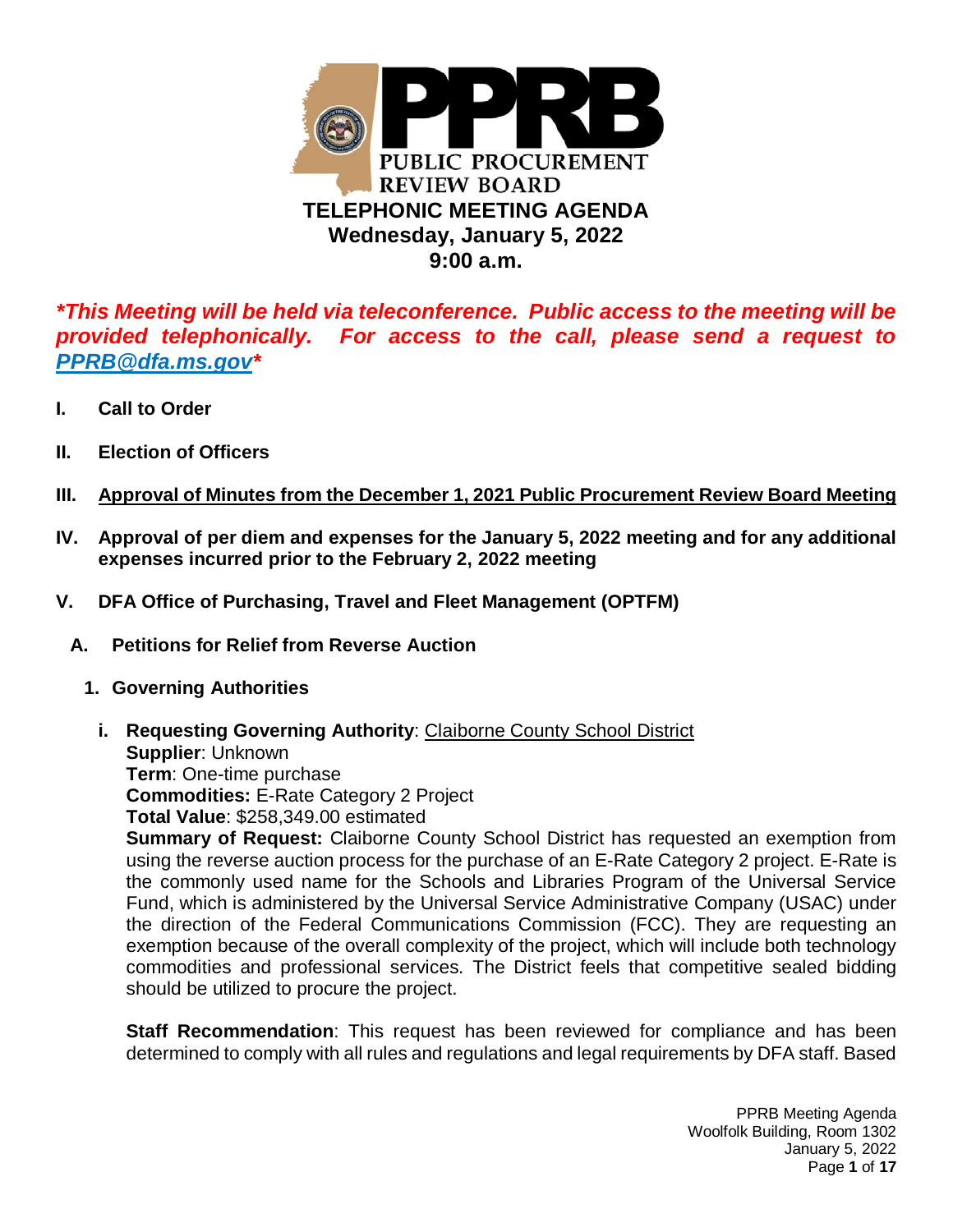on the information provided, OPTFM recommends approval of the exemption and the use of competitive sealed bidding for the procurement.

## **ii. Requesting Governing Authority**: Leake County School District

**Supplier**: Unknown

**Term**: One-time purchase

**Commodities:** E-Rate Category 2 Project

**Total Value**: \$450,000.00 estimated

**Summary of Request:** Leake County School District has requested an exemption from using the reverse auction process for the purchase of an E-Rate Category 2 project. E-Rate is the commonly used name for the Schools and Libraries Program of the Universal Service Fund, which is administered by the Universal Service Administrative Company (USAC) under the direction of the Federal Communications Commission (FCC). They are requesting an exemption because of the overall complexity of the project, which will include both technology commodities and professional services. The District feels that competitive sealed bidding should be utilized to procure the project.

**Staff Recommendation**: This request has been reviewed for compliance and has been determined to comply with all rules and regulations and legal requirements by DFA staff. Based on the information provided, OPTFM recommends approval of the exemption and the use of competitive sealed bidding for the procurement.

### **B. Consideration of State Agency Contracts for Board Action**

**1. Requesting Agency**: Mississippi Department of Human Services (MDHS) **Supplier:** Ricoh USA Inc. **Contract #:** 8200060263 **Total Value:** \$883,610.95 **Term:** 1/10/2022 through 12/31/2026 **Summary of Request:** MDHS is requesting approval to purchase two (2) high volume laser

printers including software, maintenance, and security meeting the IRS safeguard compliance requirement from the OPTFM statewide copier contract. The Agency's applications system requires high volume printers with specific capabilities in order to print checks and over three hundred (300) different forms, notices and letters of a time sensitive nature.

**Staff Recommendation:** This request has been reviewed for compliance and has been determined to comply with all rules and regulations and legal requirements by DFA staff. Based on the information provided, OPTFM recommends approval of the contract.

#### **2. Requesting Agency:** Mississippi Department of Education (MDE)

**Supplier:** Toshiba America Business Solutions **Contract #:** 8200060752 **Total Value:** \$1,241,135.47 **Term:** 2/1/2022 through 1/31/2026

**Summary of Request:** MDE is requesting approval to enter into a rental agreement with Toshiba America Business Solutions, to provide (50) agency-wide networked multi-function copiers for three (3) agency locations. MDE utilized the OPTFM statewide copier contract to select a vendor.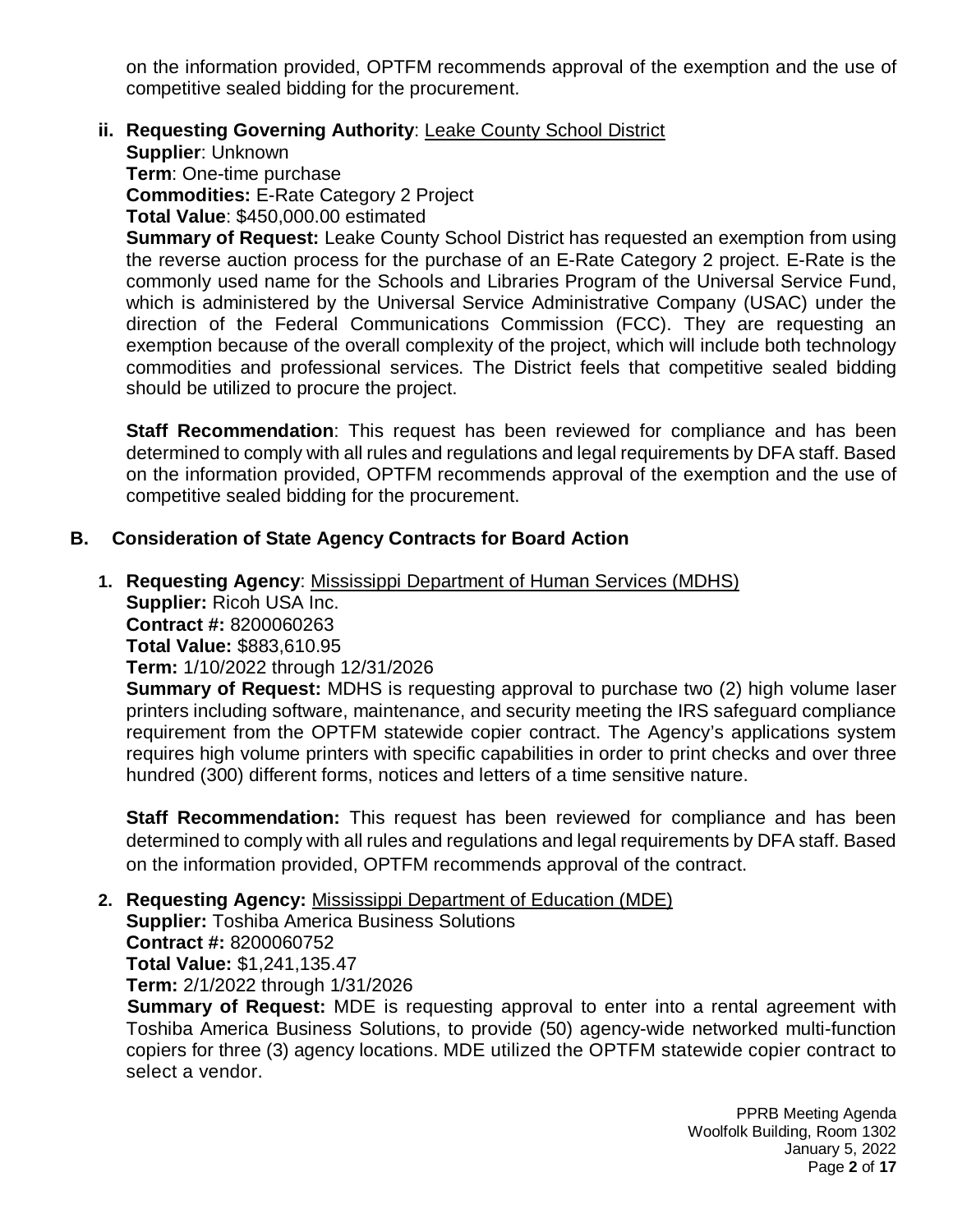**Staff Recommendation:** This request has been reviewed for compliance and has been determined to comply with all rules and regulations and legal requirements by DFA staff. Based on the information provided, OPTFM recommends approval of the contract.

# **C. Statutory Exemption from Bid Requirements**

**1. Requesting Agency**: Mississippi Department of Corrections (MDOC)

**Scope of request:** Exemption of bid requirements for purchases made by Mississippi Prison Agricultural Enterprises Program (MAEP)

**Summary of Request:** Pursuant to Section 47-5-357 of the Mississippi Code 1972 Annotated, which authorizes the DFA and the MDOC to establish a prudent purchasing policy which may exempt from bid requirements any commodities, items or services which are needed for the efficient and effective management of the MPAEP, MDOC is requesting an exemption from bid requirements for the purchase of soybean seeds, corn seeds, fertilizer and agriculture chemicals due to the unique and time sensitive requirements of growing and harvesting products produced by the prison agricultural enterprises. MDOC will request written quotes for the purchase of these commodities and award to the lowest bidder.

**Staff Recommendation:** This request has been reviewed for compliance and has been determined to comply with all rules and regulations and legal requirements by DFA staff. Based on the information provided, OPTFM recommends approval of the exemption as requested.

# **D. OPTFM Staff Approvals Reported to the Board**

- **E. OPTFM Sole Source Purchases Reported to the Board**
- **F. OPTFM Emergency Purchases Reported to the Board**

# **VI. DFA Bureau of Building, Grounds and Real Property Management (BOB/RPM)**

**NOTE:** Standard Operating Procedures established by the BOB in April 2004, require PPRB approval of fees in excess of \$250,000.00. This Contract is a continuation of a previous appointment for a directly related project. The Professional was selected for the previous directly related project by a competitive qualification-based selection process.

# **A. Consideration of BOB Contracts for Project Professionals**

| <b>Using Agency:</b><br>1. |                            | Jackson State University                          |
|----------------------------|----------------------------|---------------------------------------------------|
|                            | <b>Project Number:</b>     | GS# 103-308                                       |
|                            | Title:                     | Preplan Dining Hall Expansion                     |
|                            | Location:                  | Jackson, Mississippi                              |
|                            | <b>Preplanning Budget:</b> | \$250,000.00                                      |
|                            | <b>Funding Sources:</b>    | SB 2971, Laws of 2021                             |
|                            | <b>Professional Fee:</b>   | C+ (estimated fees \$690,000.00)                  |
|                            | <b>Professional:</b>       | Durrell Design Group, PLLC (Jackson, Mississippi) |
|                            |                            |                                                   |

**Scope:** Planning through Design Development for the renovation and expansion of the student dining hall on the University's main campus. This 42,530 square-foot facility has not seen any significant improvements since its construction in 1977. This design effort will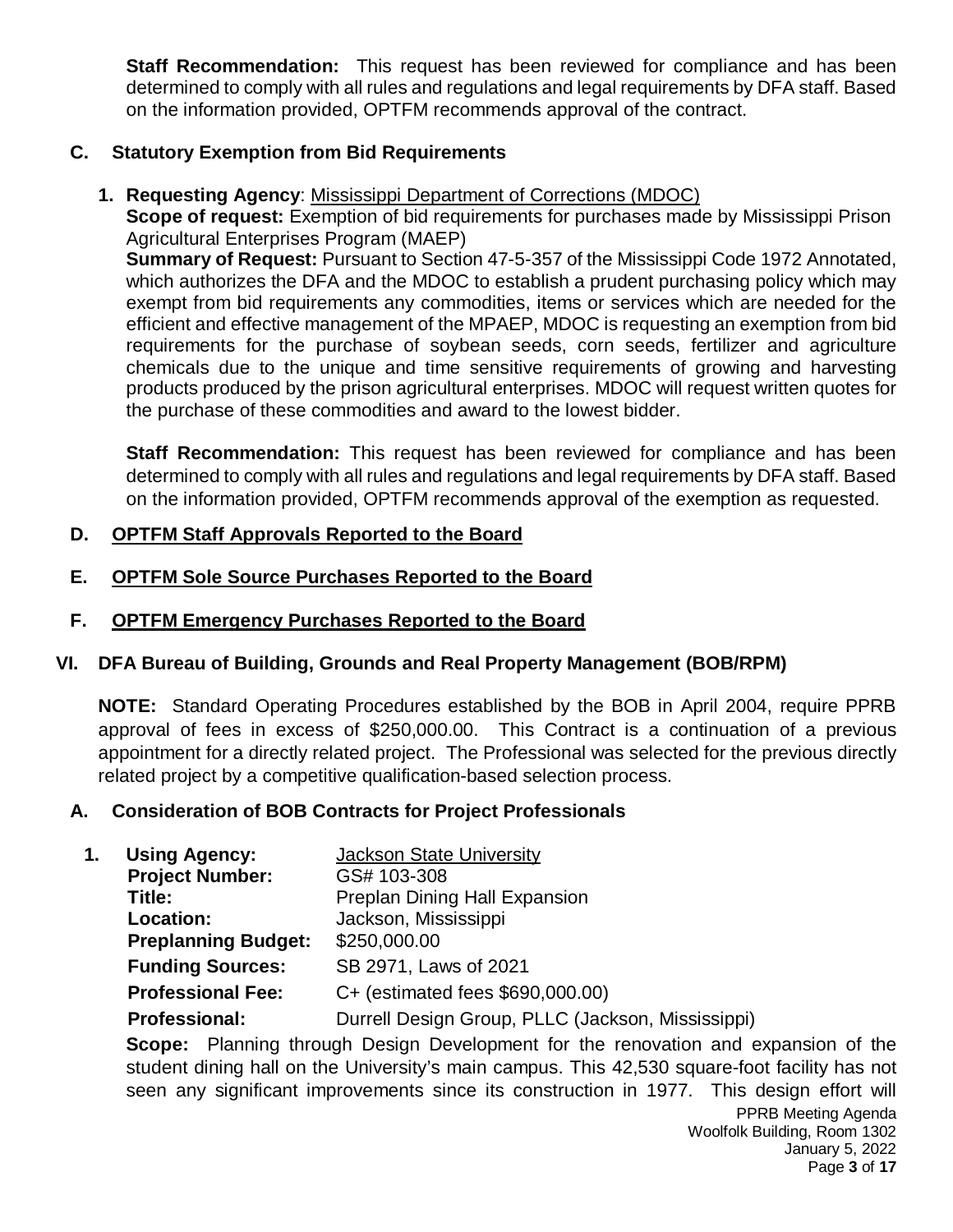renovate and enlarge the building's footprint to include a 30-person private dining space and a public space capable of accommodating up to 750 individuals at any given time. Auxiliary spaces will be added as required to support the facility's increased capacity. Improvements will also address mechanical, electrical, plumbing, life safety systems and other miscellaneous enhancements to comply with Americans with Disabilities Act requirements per code.

The Professional was selected via a publicly noticed competitive qualification-based selection process.

**Staff Recommendation:** This request has been reviewed for compliance and has been determined to comply with all rules and regulations and legal requirements by DFA staff. BOB has reviewed the documentation and recommends PPRB approval, contingent upon approval of the Board of the Institutions of Higher Learning, and the execution of completed contracts.

| 2. | <b>Using Agency:</b>       | Mississippi University for Women                  |
|----|----------------------------|---------------------------------------------------|
|    | <b>Project Number:</b>     | GS# 104-202                                       |
|    | Title:                     | <b>Preplan MSMS Facility Improvements</b>         |
|    | Location:                  | Columbus, Mississippi                             |
|    | <b>Preplanning Budget:</b> | \$200,000.00 (estimated fees \$559,749.00)        |
|    | <b>Funding Sources:</b>    | S.B. 2969, Laws of 2020                           |
|    | <b>Professional Fee:</b>   | $C+$                                              |
|    | <b>Professional:</b>       | Major Design Studio, PLLC (Columbus, Mississippi) |

**Scope:** Preplanning through the Design Development Phase of academic and administrative support spaces at the Hooper Science Building on the MUW main campus. This 2-story, 30,800 square foot facility has not seen any significant improvements or modifications since its construction in 1955. The scope will include some interior reconfiguration, a roof replacement, a possible expansion, Americans with Disabilities Act access improvements, asbestos abatement and major renovation of the mechanical, electrical, plumbing and life safety systems. This building is a Mississippi Landmark and will require coordination with Mississippi Department of Archives and History.

The Professional was selected via a publicly noticed competitive qualification-based selection process.

**Staff Recommendation:** This request has been reviewed for compliance and has been determined to comply with all rules and regulations and legal requirements by DFA staff. BOB has reviewed the documentation and recommends PPRB approval, contingent upon approval of the Board of the Institutions of Higher Learning, and the execution of completed contracts.

| 3. | <b>Using Agency:</b>       | University of Southern Mississippi                                 |
|----|----------------------------|--------------------------------------------------------------------|
|    | <b>Project Number:</b>     | GS# 108-302                                                        |
|    | Title:                     | <b>Preplan New Science Research Facility</b>                       |
|    | Location:                  | Hattiesburg, Mississippi                                           |
|    | <b>Preplanning Budget:</b> | \$750,000.00                                                       |
|    | <b>Funding Sources:</b>    | SB 2971, Laws of 2021                                              |
|    | <b>Professional Fee:</b>   | D (estimated fees \$1,765,385.00)                                  |
|    | <b>Professional:</b>       | Eley Guild Hardy Architects - Jackson, P.A. (Jackson, Mississippi) |
|    |                            | PPRB Meeting Agenda<br>Moolfolk Ruilding Doom 1202                 |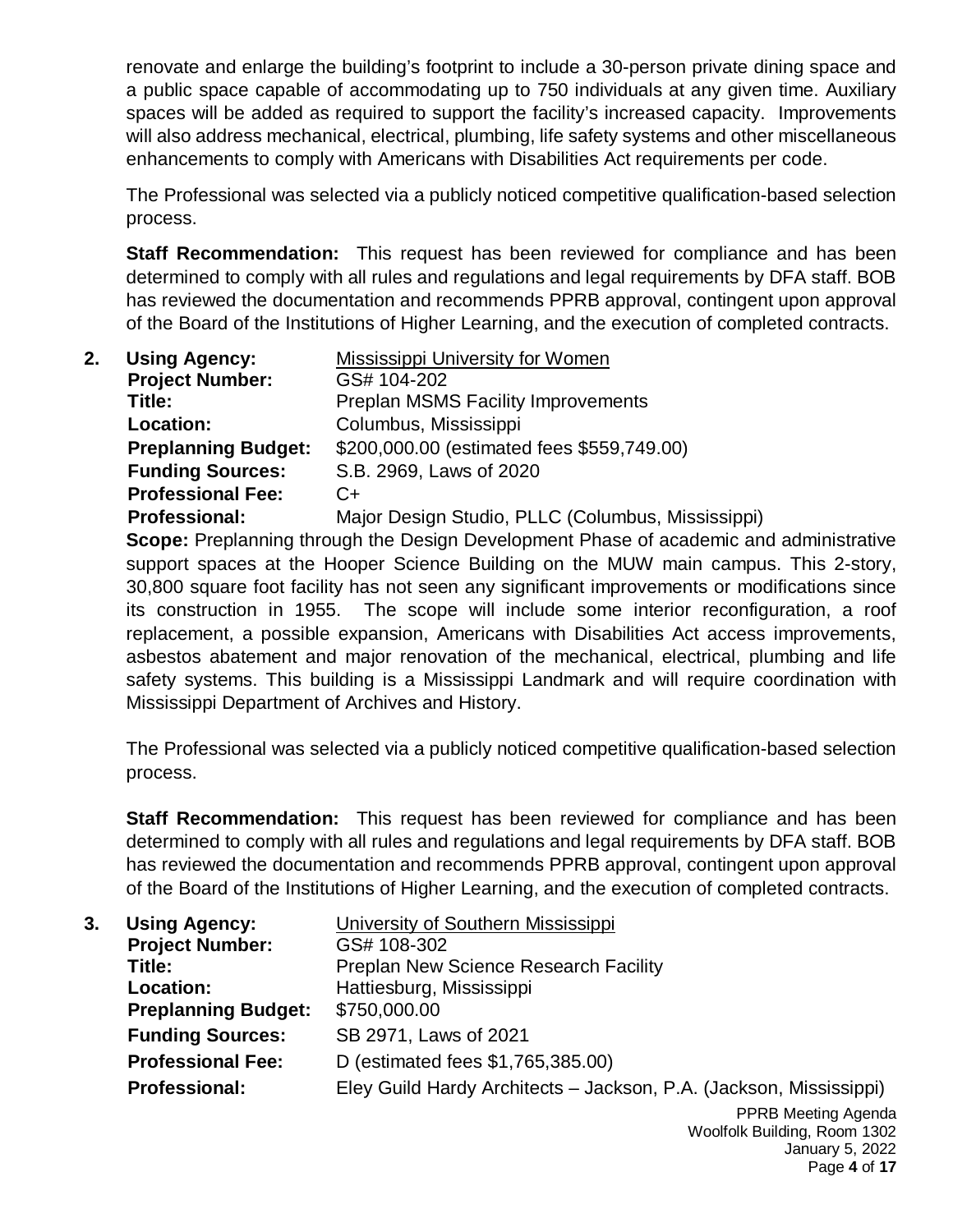**Scope:** Preplanning through the design development phase of the construction, furnishing and equipping of a new building to house the science research facilities including laboratories, prep rooms, equipment rooms, instructional spaces, offices and other support spaces. The University is in the process of an overall evaluation of long-term instructional and research space needs for various science programs on its Hattiesburg Campus and the suitability/adaptability of the Johnson Science Tower to meet some of those needs and to what extent additional facilities will be required to meet remaining needs. Prior to the start of the Schematic Design Phase, the Professional will provide a proposal for programming and analysis services to review and provide input into the University's ongoing evaluation efforts, confirm and validate functional and operational requirements from various stakeholders, and develop a final space program for the new research facility.

The Professional was selected via a publicly noticed competitive qualification-based selection process.

**Staff Recommendation:** This request has been reviewed for compliance and has been determined to comply with all rules and regulations and legal requirements by DFA staff. BOB has reviewed the documentation and recommends PPRB approval, contingent upon approval of the Board of the Institutions of Higher Learning, and the execution of completed contracts.

| <b>Using Agency:</b><br><b>Mississippi Department of Public Safety</b><br>4. |                            |                                                              |
|------------------------------------------------------------------------------|----------------------------|--------------------------------------------------------------|
|                                                                              | <b>Project Number:</b>     | GS# 331-186                                                  |
|                                                                              | Title:                     | Preplan New Dist 5 Hwy Patrol Substation                     |
|                                                                              | Location:                  | Starkville, Mississippi                                      |
|                                                                              | <b>Preplanning Budget:</b> | \$500,000.00                                                 |
|                                                                              | <b>Funding Sources:</b>    | HB 1730, Laws of 2020                                        |
|                                                                              | <b>Professional Fee:</b>   | C (estimated fees \$1,150,523.00)                            |
|                                                                              | <b>Professional:</b>       | Allred Stolarski Architects, PA (Ocean Springs, Mississippi) |

**Scope:** Preplanning through construction document phase of the construction of a new highway patrol substation for District 5. All applicable codes, including compliance with the Americans with Disabilities Act, will need to be addressed during the development process.

The Professional was selected via a publicly noticed competitive qualification-based selection process.

**Staff Recommendation:** This request has been reviewed for compliance and has been determined to comply with all rules and regulations and legal requirements by DFA staff. BOB has reviewed the documentation and recommends PPRB approval, contingent upon execution of completed contracts.

 **5. Using Agency:** Heber Ladner Building (Office of Capitol Facilities) (Department of Finance and Administration) **Project Number:**<br> **Title:**<br> **Preplan Buildi Preplan Building Renovation Location:** Jackson, Mississippi **Preplanning Budget:** \$250,000.00 **Funding Sources:** SB 2948, Laws of 2021

> PPRB Meeting Agenda Woolfolk Building, Room 1302 January 5, 2022 Page **5** of **17**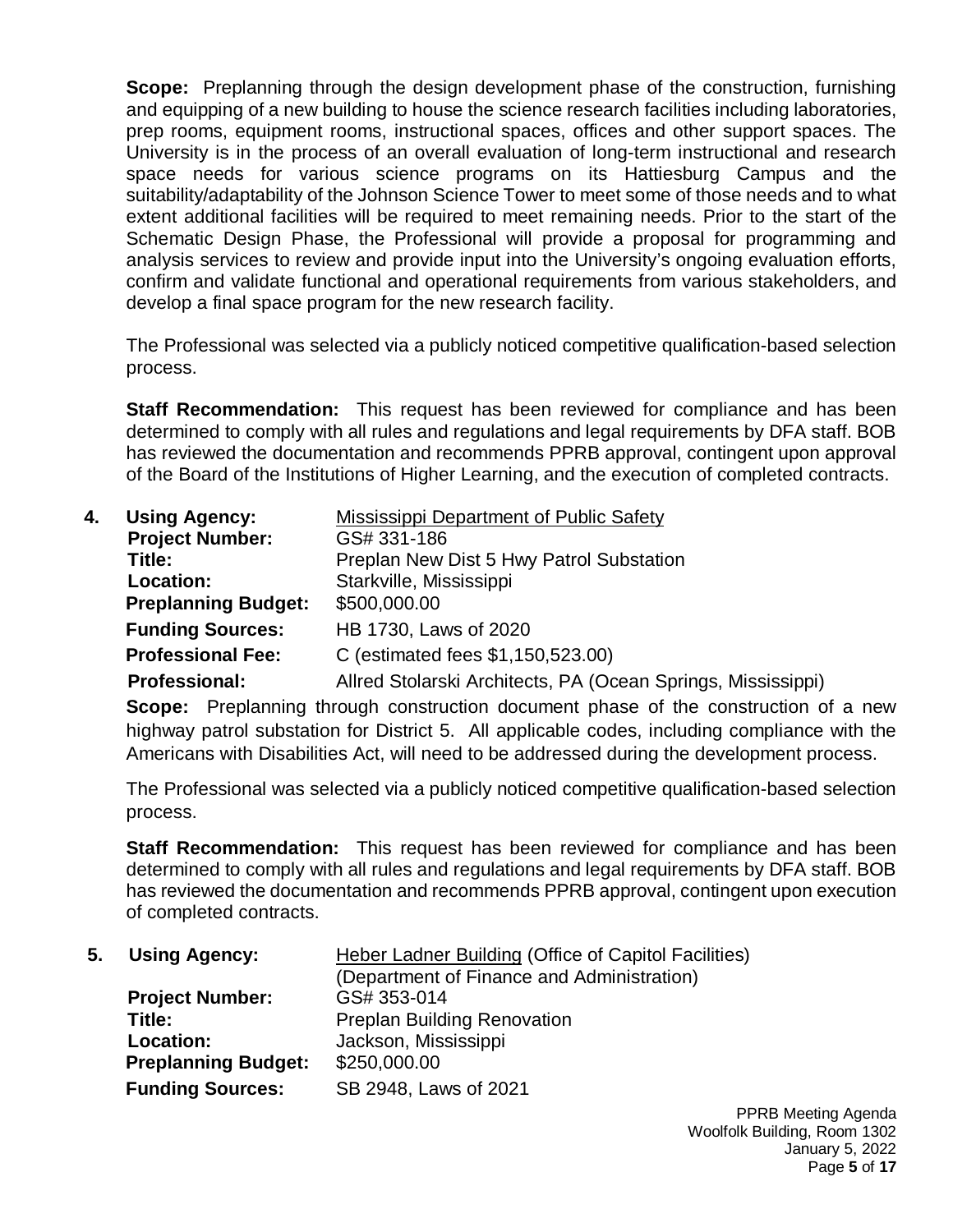| <b>Professional Fee:</b> | D+ (estimated fees \$722,857.00)                 |
|--------------------------|--------------------------------------------------|
| <b>Professional:</b>     | Albert & Robinson Architects, PLLC (Hattiesburg, |
|                          | Mississippi)                                     |

**Scope:** Preplanning through the construction document phase of the renovation of the 3-story, 19,320 square foot Heber Ladner Building first constructed in 1924 and significantly renovated in 1980 and more recent modifications. The current space configuration will be evaluated both for opportunities to restore historical features compromised by previous renovations as well as to provide a more efficient layout for the needs of the Secretary of State staff housed in this building. Scope will include brick, terra cotta and window restoration as well as interior upgrades, code and compliance with the Americans with Disabilities Act, along with renovations of mechanical, electrical, plumbing, and life safety systems. This building is a Mississippi Landmark and will require coordination with Mississippi Department of Archives and History.

Professional was selected via publicly noticed competitive qualification-based selection process.

**Staff Recommendation:** This request has been reviewed for compliance and has been determined to comply with all rules and regulations and legal requirements by DFA staff. BOB has reviewed the documentation and recommends PPRB approval, contingent upon execution of completed contracts.

| 6. | <b>Using Agency:</b>                           | Robert E. Lee Building (Office of Capitol Facilities)          |
|----|------------------------------------------------|----------------------------------------------------------------|
|    |                                                | (Department of Finance and Administration)                     |
|    | <b>Project Number:</b>                         | GS# 354-050                                                    |
|    | Title:                                         | <b>Tenant Improvements-DMH</b>                                 |
|    | Location:                                      | Jackson, Mississippi                                           |
|    | <b>Budget:</b>                                 | \$3,700,000.00                                                 |
|    | <b>Funding Sources:</b><br>2018; Outside Funds | HB 1730, Laws of 2020; SB 3049, Laws of 2019; HB 1649, Laws of |
|    | <b>Professional Fee:</b>                       | D+ (estimated fees \$285,040.00)                               |
|    | <b>Professional:</b>                           | Burris/Wagnon Architects, P.A. (Jackson, Mississippi)          |

**Scope:** Tenant Improvement to accommodate the Mississippi Department of Mental Health. Planning through Construction Administration of the tenant improvements to the interior of several floors at the Robert E. Lee Building (DFA Office of Capitol Facilities), 239 North Lamar Street, Jackson, Mississippi.

Professional was selected as continuation of a previous directly related project (statutory exemption).

**Staff Recommendation:** This request has been reviewed for compliance and has been determined to comply with all rules and regulations and legal requirements by DFA staff. BOB has reviewed the documentation and recommends PPRB approval.

| 7. Using Agency:       | War Memorial Building (Office of Capitol Facilities) |
|------------------------|------------------------------------------------------|
|                        | (Department of Finance and Administration)           |
| <b>Project Number:</b> | GS# 361-009                                          |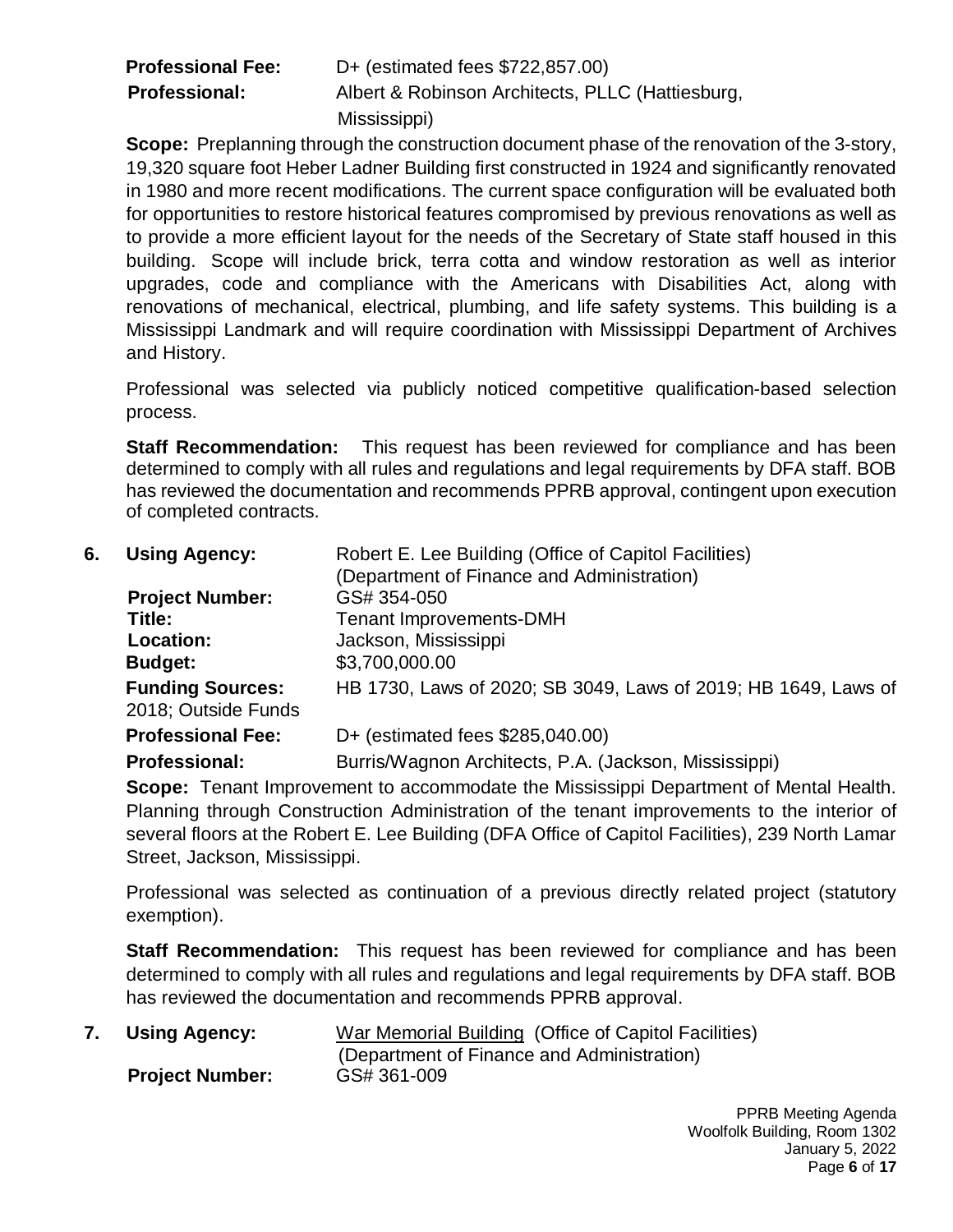| Title:<br>Location:             | <b>Renovation &amp; Repairs</b><br>Jackson, Mississippi        |
|---------------------------------|----------------------------------------------------------------|
| <b>Budget:</b>                  | \$7,850,000.00                                                 |
| <b>Funding Sources:</b><br>2021 | HB 1729, Laws of 2016; HB 1730, Laws of 2020; SB 2948, Laws of |
| <b>Professional Fee:</b>        | C+ (estimated fees \$549,909.00)                               |
| <b>Professional:</b>            | Shafer-Zahner-Zahner, PLLC (Starkville, Mississippi)           |
|                                 |                                                                |

**Scope:** Planning through warranty phase, renovations and repairs to the 44,400 GSF War Memorial Building first constructed in 1940 as funds permit. Work will be executed in phases as funding permits. Scope will include renovations, repairs and code upgrades throughout the building as well as selective reconfiguration of tenant space to optimize building efficiency.

The Professional was selected via competitive qualification-based selection process from three (3) eligible professionals. This item is being brought to PPRB because fees for this project are now anticipated to exceed \$250K due to increase in scope/budget.

**Staff Recommendation:** This request has been reviewed for compliance and has been determined to comply with all rules and regulations and legal requirements by DFA staff. BOB has reviewed the documentation and recommends PPRB approval.

| 8. | <b>Using Agency:</b>     | Woolfolk Building (Sun-n-Sand) (Office of Capitol           |
|----|--------------------------|-------------------------------------------------------------|
|    |                          | Facilities) (Department of Finance and Administration)      |
|    | <b>Project Number:</b>   | GS# 362-066                                                 |
|    | Title:                   | West Lot Improvements                                       |
|    | Location:                | Jackson, Mississippi                                        |
|    | <b>Budget:</b>           | \$4,375,000.00                                              |
|    | <b>Funding Sources:</b>  | SB 3050, Laws of 2017; HB 1749, Laws of 2018; Outside Funds |
|    | <b>Professional Fee:</b> | C+ (estimated fees \$318,195.00)                            |
|    | <b>Professional:</b>     | Shafer-Zahner-Zahner, PLLC (Starkville, Mississippi)        |

**Scope:** Planning through warranty phase including but not limited to the demolition of the building structure and site infrastructure. The paving and landscape of the parking area and envelope stabilization of the building at the Woolfolk West lot.

Professional was selected via competitive qualification-based selection process from three (3) eligible professionals.

**Staff Recommendation:** This item is being brought to PPRB because fees for this project are now anticipated to exceed \$250K due to increase in scope/budget.This request has been reviewed for compliance and has been determined to comply with all rules and regulations and legal requirements by DFA staff. BOB has reviewed the documentation and recommends PPRB approval.

# **B. Consideration of Agency Construction Contracts**

 **Note:** Board Action is required when award is over \$5,000,000.00.

| 1. | <b>Using Agency:</b>   | Delta State University |
|----|------------------------|------------------------|
|    | <b>Project Number:</b> | GS# 102-271            |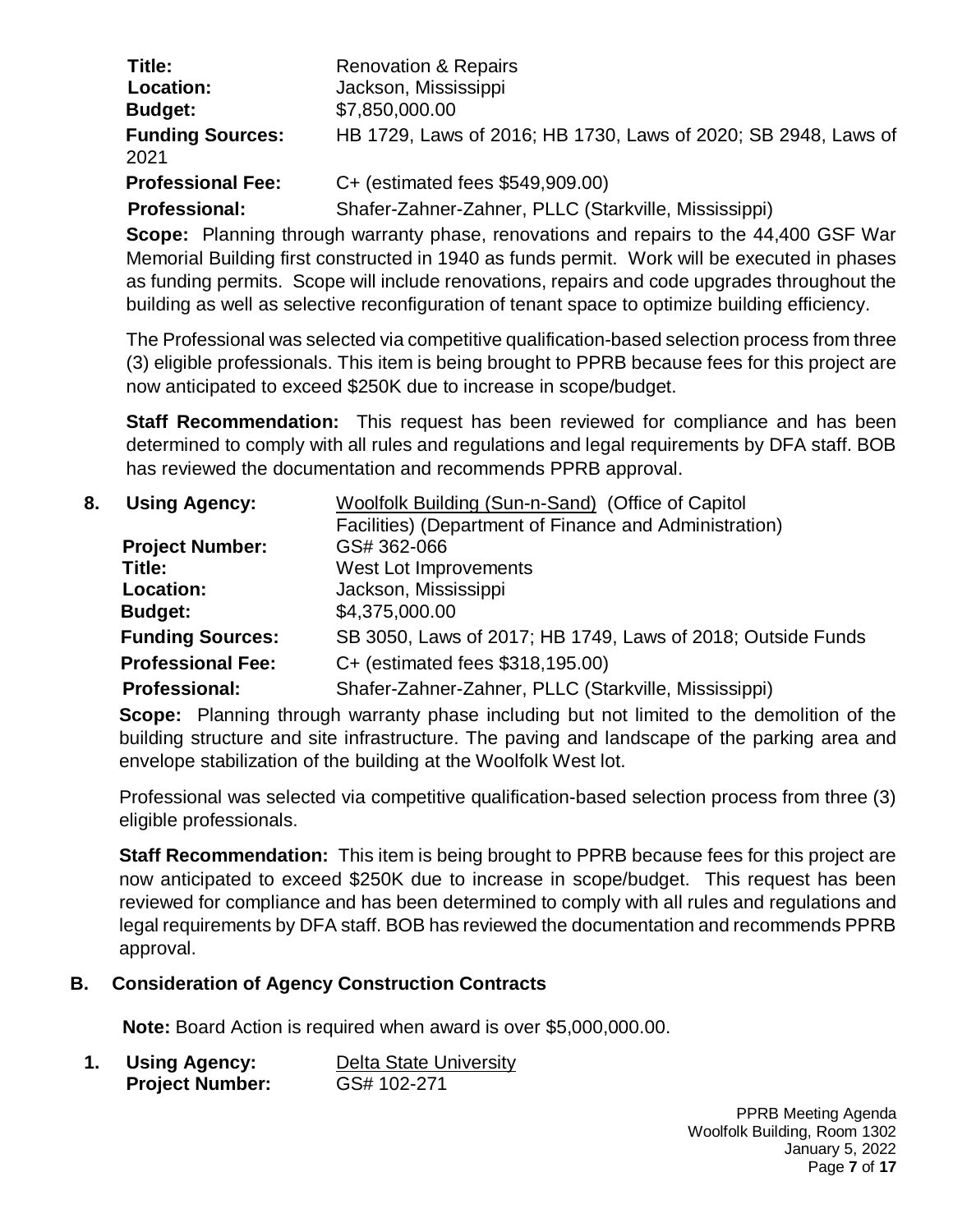| Title:                     | Nursing School Expansion & Renovation     |
|----------------------------|-------------------------------------------|
| <b>General Contractor:</b> | Richard Womack Construction, LLC – Magee, |
|                            | Mississippi                               |

**Construction Days from Notice to Proceed [Time]:** 900 days

**Total Value at Award:** \$10,454,000.00

**Scope:** Expansion and renovation of the Robert E. Smith School of Nursing Building. The project scope consists of adding 14,000 SF of space, in addition to performing general interior renovations, providing new classrooms, meeting spaces, offices, bathrooms, support spaces, and student lounge, as well as Americans with Disabilities Act, mechanical, electrical, plumbing and life safety systems improvements.

**Clarification or Remarks:** This award, including base bid and alternates 1- 3, is the lowest responsive/responsible bid of four (4) bids received.

**Staff Recommendation:** This request has been reviewed for compliance and has been determined to comply with all rules and regulations and legal requirements by DFA staff. BOB has reviewed the documentation and recommends PPRB approval, contingent upon approval of the Board of the Institutions of Higher Learning, and executable Contract.

# **C**. **BOB Staff Approvals Reported to the Board**

# **D. RPM Succeeding Leases**

**1. Requesting Agency:** Mississippi State Board of Registered Professional Geologists  **Lease #:** 596-251-27A  **Lessor:** Temak Southwestern, LLC.

 **Term:** 4-01-2022 thru 3-31-2027  **Total Cost:** \$7,800.00  **Cost PSF:** \$9.03 + Utilities & Janitorial  **Previous Cost PSF:** \$9.03 + Utilities & Janitorial  **Total Space per Occupant:** 288  **Federal Funds:** 0%  **Square Footage Proposed:** 864  **Previous Square Footage:** 864

 **Address of Property:** 777 Harris Street, Jackson, MS**.** 

 **Purpose of Lease:** This office is responsible for the licensing of Geologists for the State of Mississippi.

**Note:** This is a five year lease with no renewals. The Mississippi State Board of Registered Professional Geologists (the Board) must advertise at the end of this lease. The Board has been at this location since March of 2012. The Board asks PPRB for a waiver on the Space Efficiency Allowance due to the fact the original lease was entered into before the new policy took effect.

 **Staff Recommendation:** This request has been reviewed for compliance and with the waiver on the Space Efficiency Allowance this lease will have complied with all rules, regulations and legal requirements by DFA staff. RPM recommends the approval of this lease.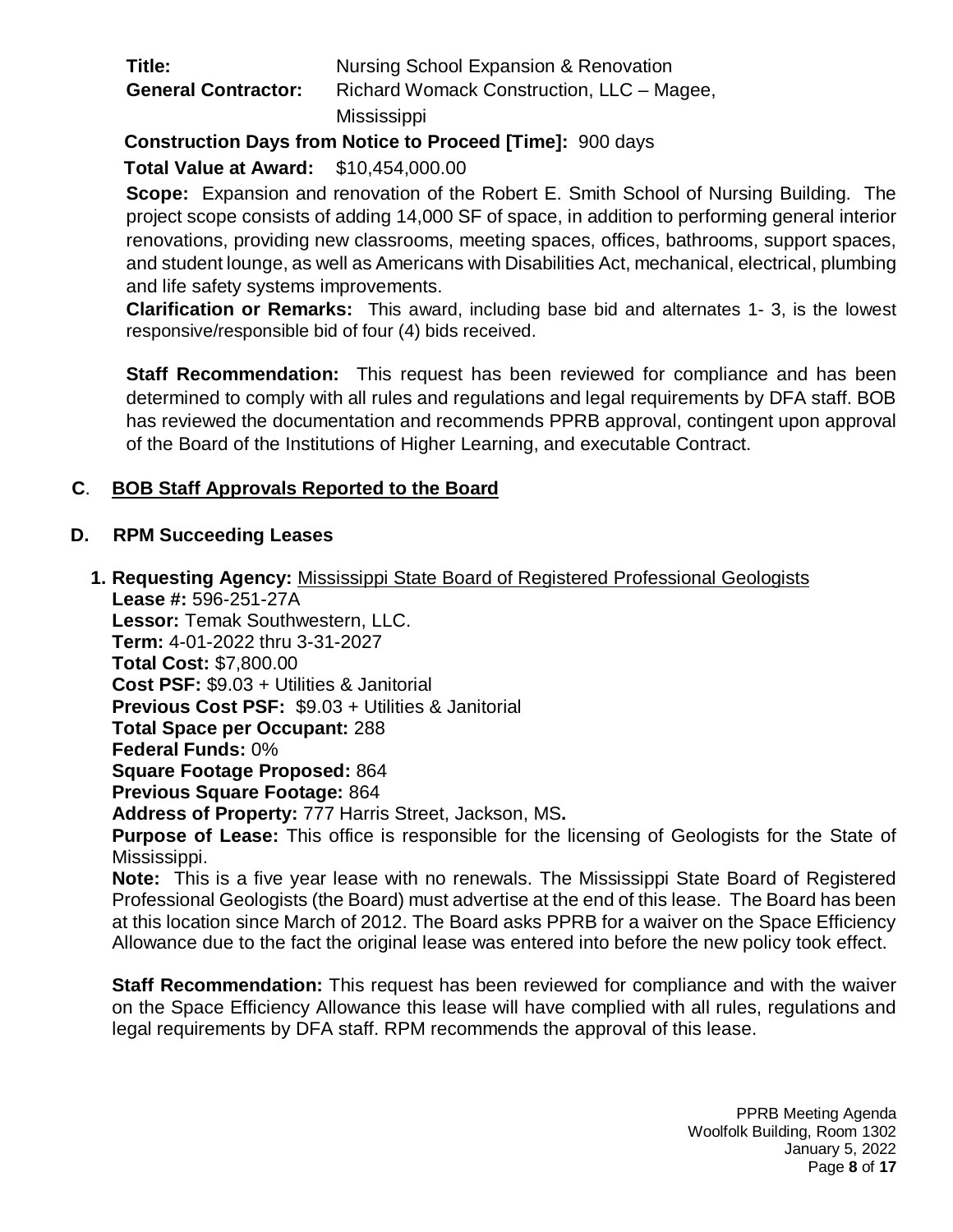## **E. RPM Non-Competitive Leases**

**1. Requesting Agency:** Mississippi Department of Education  **Lease #:** 235-642-23A  **Lessor:** Simpson County Board of Supervisors  **Term:** 1-05-2022 thru 1-04-2023  **Total Yearly Cost:** \$5,000.00  **Cost PSF:** \$7.14 Inclusive  **Previous Cost PSF:** N/A  **Total Space per Occupant:** 140  **Federal Funds:** 100%  **Square Footage Proposed:** 700  **Previous Square Footage:** N/A  **Address of Property:** 109 West Pine Avenue, Suite 2, Mendenhall, MS.  **Purpose of Lease:** This will be the office for the MDE Office of Compulsory School Attendance Enforcement.  **Note:** This is a one (1) year lease with no renewals.

 **Staff Recommendation:** This request has been reviewed for compliance and has been determined to comply with all rules, regulations and legal requirements by DFA staff. RPM recommends the approval of this lease.

# **F. RPM Amended Leases**

**1. Requesting Agency:** Mississippi Secretary of State  **Lease #:** 775-412-23A  **Lessor:** Douglas M. Wright  **Term:** 03-01-2022 thru 02-28-2023  **Total Cost:** \$6,000.00  **Cost PSF:** \$5.45 + Utilities & Janitorial  **Previous Cost PSF:** \$5.45 + Utilities & Janitorial  **Total Space per Occupant:** 220  **Federal Funds:** 0%  **Square Footage Proposed:** 1,100  **Previous Square Footage:** 1,100  **Address of Property:** 2844 Traceland Drive, Tupelo, MS.  **Purpose of Lease:** This location will house the North Mississippi area office for the Secretary of State.  **Note:** This is the second year of three (3) one (1) year options to renew.

 **Staff Recommendations:** This request has been reviewed for compliance and has been determined to comply with all rules, regulations and legal requirements by DFA staff. RPM recommends the approval of this lease.

#### **2. Requesting Agency:** Mississippi Gaming Commission

**Lease #:** 350-722-27A **Lessor:** Casino Shoppes, LLC. **Term:** 03-15-2022 thru 03-14-2027 **Total Cost:** \$115,000.00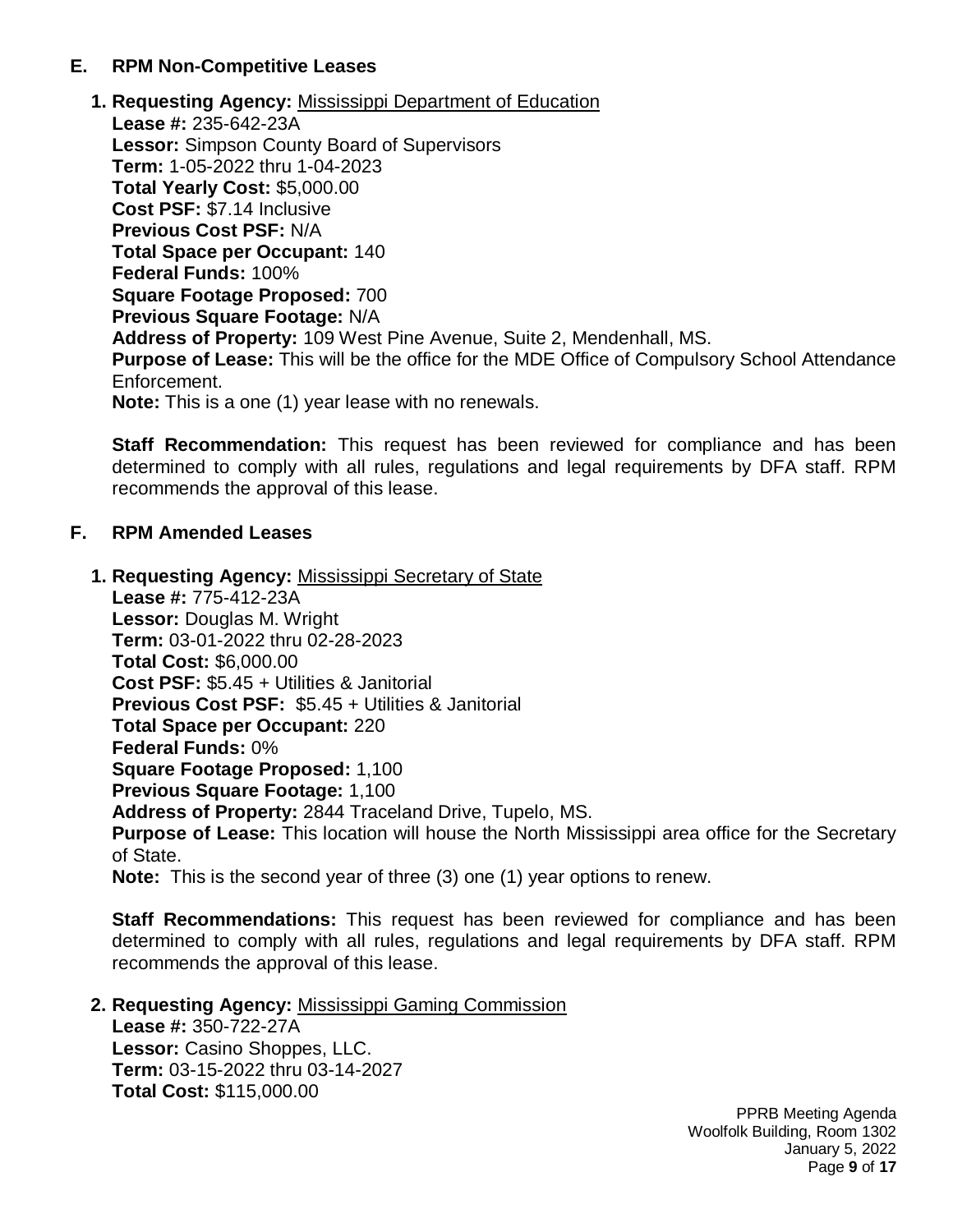**Cost PSF:** \$12.78 + Utilities & Janitorial **Previous Cost PSF:** \$12.78 + Utilities & Janitorial **Total Space per Occupant:** 321 sq. ft. **Federal Funds: 0% Square Footage Proposed:** 9,000 **Previous Square Footage:** 9,000 **Address of Property:** 13118 US Hwy 61 N., Robinsonville, MS. **Purpose of Lease:** This location is the district office for the Mississippi Gaming Commission (MGC). **Note:** This is a five (5) year lease with no renewals. MGC must advertise at the expiration of this lease. The present contract at this location has been in effect since 03-15-2017. MGC asks PPRB for a waiver on the Space Efficiency Allowance due to the fact that the original contract

was signed prior to the policy taking effect.

**Staff Recommendation:** This request has been reviewed for compliance by DFA staff, and upon the granting of the waiver for the Space Efficiency Allowance this lease will have complied with all rules, regulations and legal requirements. RPM recommends the approval of this lease.

# **G. Parchman Farming Lease Renewals:**

# **Quitman County**

| Tract                   | essee.                    | Acres  | Lease Amount | Year |  |  |
|-------------------------|---------------------------|--------|--------------|------|--|--|
| 1                       | <b>Kellen Corbin</b>      | 141.16 | \$11,330.00  | 3/8  |  |  |
| <b>Sunflower County</b> |                           |        |              |      |  |  |
| <b>Tract</b>            | Lessee                    | Acres  | Lease Amount | Year |  |  |
| 1                       | <b>Josh Chandler</b>      | 165.08 | \$19,149.28  | 3/8  |  |  |
| 2/39                    | Roosevelt Jones           | 638.39 | \$57,455.10  | 3/8  |  |  |
| 3                       | <b>Wesley Chandler</b>    | 469.66 | \$61,000.00  | 3/8  |  |  |
| 4 fields 1,             |                           |        |              |      |  |  |
| 2,3,11.                 | <b>William Livingston</b> | 379.76 | \$29,317.47  | 4/8  |  |  |
| 5                       | C & B Farms               | 329.00 | \$41,500.00  | 3/8  |  |  |
| 7 fields 1,             |                           |        |              |      |  |  |
| 2,3,7                   | <b>Josh Chandler</b>      | 233.45 | \$27,080.20  | 3/8  |  |  |
| 10                      | C & B Farms               | 397.09 | \$42,150.00  | 3/8  |  |  |
| 11                      | C & B Farms               | 429.00 | \$45,650.00  | 3/8  |  |  |
| 14                      | C & B Farms               | 480.67 | \$51,050.00  | 3/8  |  |  |
| 15                      | C & B Farms               | 327.58 | \$29,229.96  | 4/8  |  |  |
| 16                      | Orlando Simon &           | 295.17 | \$23,613.60  | 3/8  |  |  |
|                         | Marcus Johnson            |        |              |      |  |  |
| 18                      | Orlando Simon &           | 400.19 | \$26,012.35  | 4/8  |  |  |
|                         | Marcus Johnson            |        |              |      |  |  |
| 22                      | C & B Farms               | 328.40 | \$28,229.26  | 3/8  |  |  |
| 23                      | C & B Farms               | 296.84 | \$32,050.00  | 3/8  |  |  |

PPRB Meeting Agenda Woolfolk Building, Room 1302 January 5, 2022 Page **10** of **17**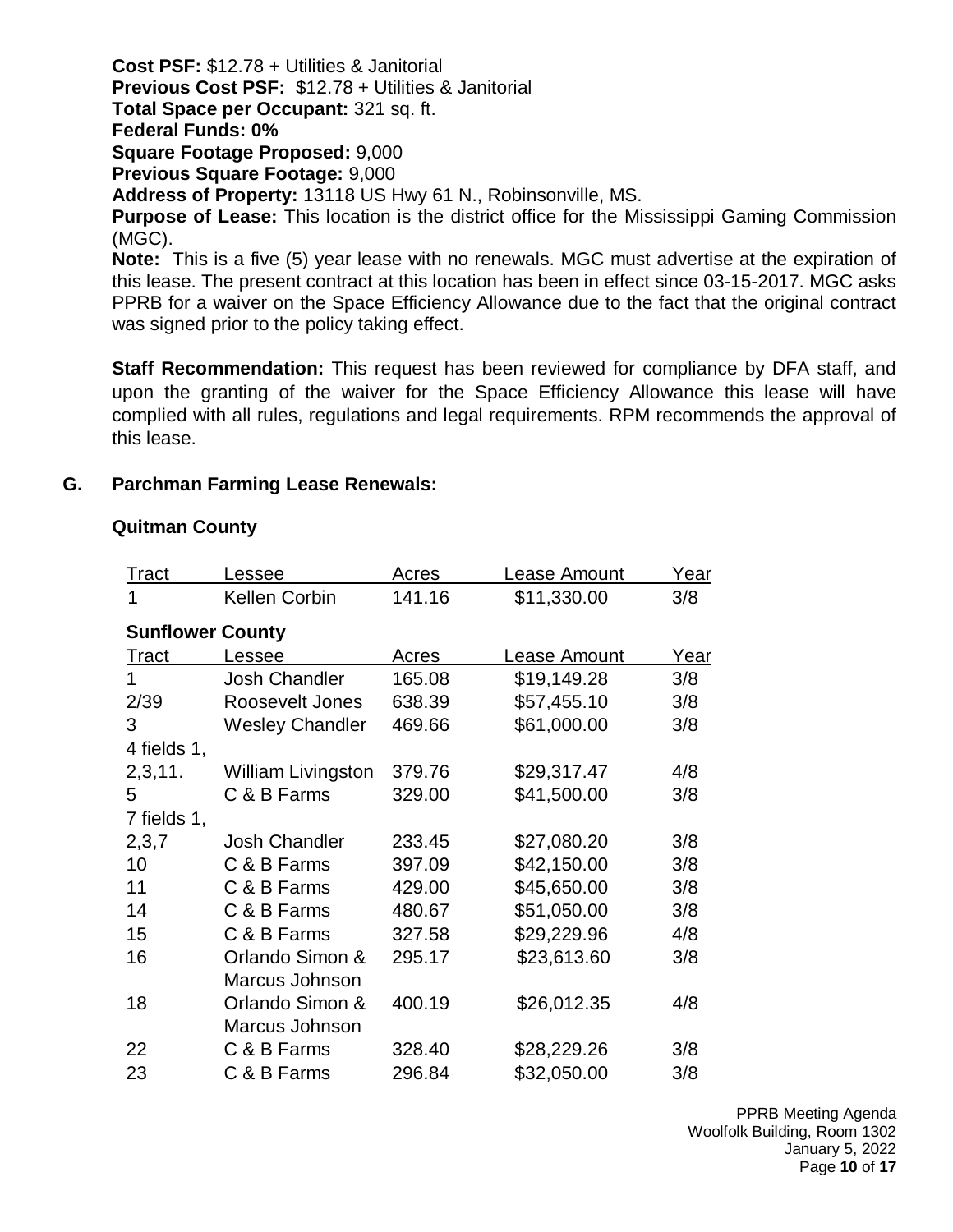| 24 | <b>Revell Jenkins</b> | 544.83 | \$59,931.30 | 3/8 |
|----|-----------------------|--------|-------------|-----|
| 25 | C & B Farms           | 369.00 | \$40,150.00 | 3/8 |
| 26 | <b>Revell Jenkins</b> | 307.61 | \$31,376.22 | 3/8 |
| 27 | <b>Revell Jenkins</b> | 368.65 | \$38,892.58 | 3/8 |
| 28 | C & B Farms           | 436.17 | \$40,616.15 | 4/8 |
| 31 | C & B Farms           | 440.56 | \$42,734.00 | 4/8 |
| 32 | <b>Willie Nelson</b>  | 289.32 | \$25,357.72 | 4/8 |

**Note:** This request is based on recommendation from the Mississippi Department of Corrections, Mississippi State Penitentiary at Parchman, MS, and the MDOC Division of Agricultural Enterprises. MDOC requests PPRB approve these farmland lease renewals listed above. This request is also contingent upon the execution of the farming lease contracts.

**Staff Recommendation**: This request has been reviewed for compliance and has been determined to comply with all rules, regulations and legal requirements by DFA staff. RPM recommends the approval of these farmland lease renewals, contingent upon receipt of executed lease contracts.

#### **H. Parchman Farming New Leases:**

### **Sunflower County**

| Tract | <b>Winning Bidder</b> | Acres  | Lease Amount | Year |
|-------|-----------------------|--------|--------------|------|
| 12    | C & B Farms, LLC      | 354.68 | \$65,100.00  | 1/8  |
| 13    | C & B Farms, LLC      | 335.83 | \$61,510.00  | 1/8  |
| 19    | C & B Farms, LLC      | 500.58 | \$91,600.00  | 1/8  |
| 20    | C & B Farms, LLC      | 278.69 | \$51,200.00  | 1/8  |
| 21    | C & B Farms, LLC      | 254.87 | \$33,300.00  | 1/8  |
| 36    | C & B Farms, LLC      | 213.54 | \$39,100.00  | 1/8  |

**Note:** This request is based on recommendation from the Mississippi Department of Corrections, Mississippi State Penitentiary at Parchman, MS, and the MDOC Division of Agricultural Enterprises. MDOC requests PPRB approve the new leases listed above. These leases are presented for consideration from a bid that took place on 12-15-2021. There were no protests to the bid. This request is also contingent upon the execution of the farming lease contracts.

 **Staff Recommendations:** This request has been reviewed for compliance and has been determined to comply with all rules, regulations and legal requirements by DFA staff. RPM recommends the approval of these new farmland leases, contingent upon receipt of executed lease contracts.

#### **VII. DFA Office of Personal Service Contract Review (OPSCR)**

# **A. Petitions for Relief from Competitive Sealed Bidding**

**1. Requesting Agency:** Mississippi State Department of Health **RFx Number:** 3180001604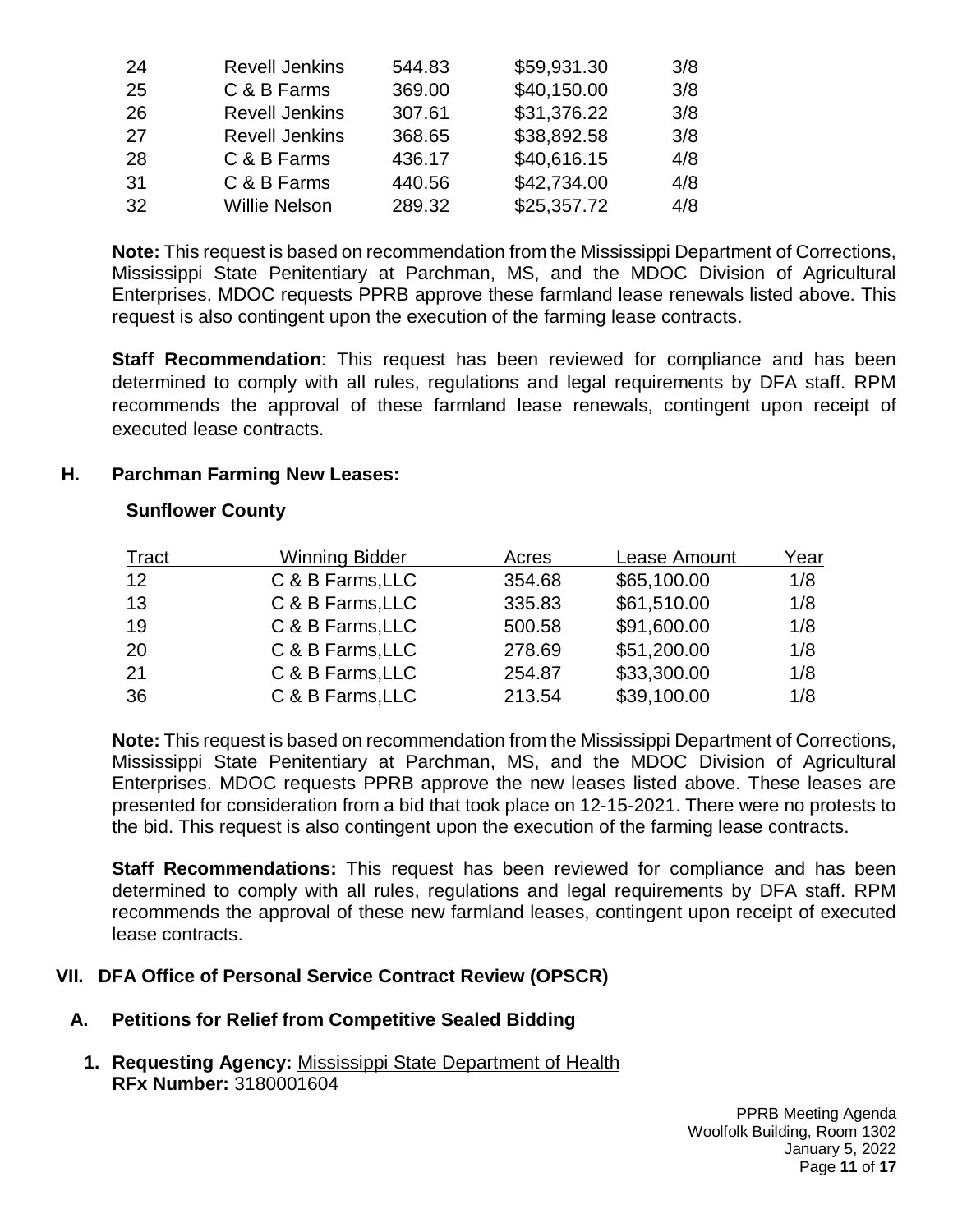#### **Procurement Request:** Request for Proposals (RFP)

**Anticipated Term:** One Year with Two Optional One-Year Renewals

#### **Anticipated Contract Amount:** \$100,000.00

**Summary of Request:** The Agency is seeking to contract with one contractor to provide a comprehensive review of the Mississippi State Health Plan and draft an updated State Health Plan for Fiscal Year 2024, as required by the Mississippi Certificate of Need statute, Miss. Code Ann. § 41-7-171, *et seq*. The Agency contends the use of an Invitation for Bids (IFB) to procure this service is neither practical nor advantageous because the Agency needs the ability to comparatively evaluate the expertise and experience of the Offerors and to evaluate the Offerors' plans or proposals to produce an updated State Health Plan. The Agency requests to use an RFP as the procurement method. Offerors will be evaluated on the following factors: Technical weighted at 20%, Management weighted at 30%, and Cost weighted at 50%. Cost will be comprised of Price weighted at 35% and other Cost factors weighted at 15%.

**Staff Recommendation:** This request has been reviewed for compliance by OPSCR staff and complies with PPRB OPSCR Rules and Regulations and all legal requirements. OPSCR recommends granting the Agency's Petition for Relief from competitive sealed bidding requirements, as allowed by Miss. Code Ann. § 31-7-403(4), and approval of the Agency's request to use a Request for Proposals as the procurement method.

**2. Requesting Agency:** Mississippi State Department of Health

**RFx Number:** 3180001605

**Procurement Request:** Request for Proposals (RFP)

**Anticipated Term:** One Year with One Optional One-Year Renewal

**Anticipated Contract Amount:** \$300,000.00

**Summary of Request:** The Agency is seeking to contract with one or more contractors to provide consulting services and conduct a COVID-19 After Action Review (AAR) in accordance with Homeland Security Exercise and Evaluation Program (HSEEP) guidelines. The contractor will provide two Improvement Plans following the review: one for the Agency and one for the overall state response after evaluating all agencies with responsibilities related to the COVID-19 response. The Agency contends the use of an Invitation for Bids (IFB) to procure this service is neither practical nor advantageous because price is not the most important factor; the Agency needs the ability to comparatively evaluate the Offerors' qualifications, capabilities, experience, and methods; Requests for Proposals are used in similar procurements in other states; the Agency may need to conduct discussions with the Offerors; and the Offerors may need an opportunity to revise their proposals. The Agency requests to use an RFP as the procurement method. Offerors will be evaluated based on the following factors: Technical weighted at 34%, Management weighted at 31%, and Cost (Price) weighted at 35%.

**Staff Recommendation:** This request has been reviewed for compliance by OPSCR staff and complies with PPRB OPSCR Rules and Regulations and all legal requirements. OPSCR recommends granting the Agency's Petition for Relief from competitive sealed bidding requirements, as allowed by Miss. Code Ann. § 31-7-403(4), and approval of the Agency's request to use a Request for Proposals as the procurement method.

**3. Requesting Agency:** Mississippi Public Broadcasting **RFx Number:** 3180001602 **Procurement Request:** Request for Proposals (RFP)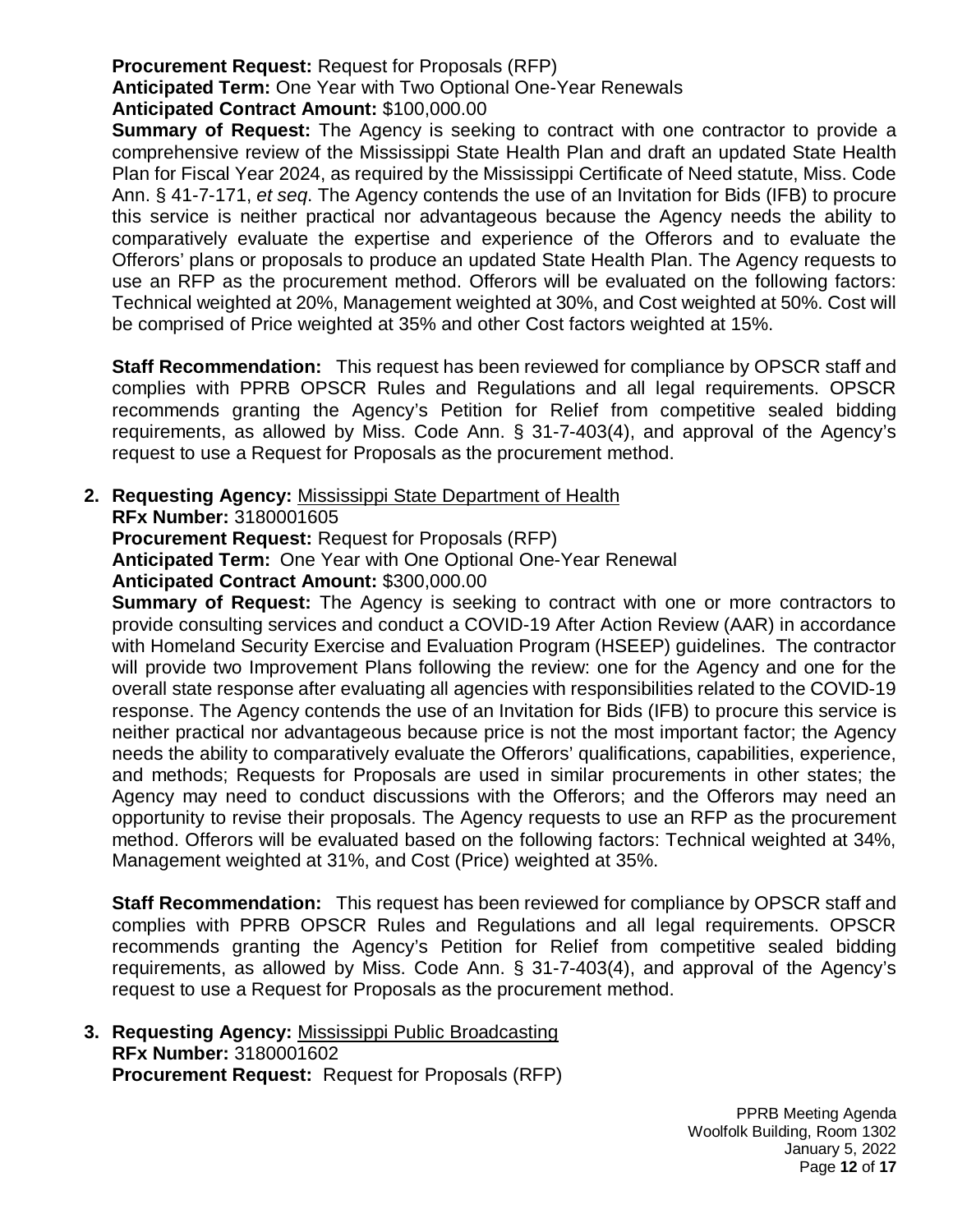# **Anticipated Term:** Approximately Five Months

# **Anticipated Contract Amount:** \$100,000.00

**Summary of Request:** The Agency is seeking to contract with one contractor to produce a broadcast quality television program, approximately one hour in length, and seven related, shorter web videos. The Agency contends the use of an Invitation for Bids (IFB) is neither practicable nor advantageous because the Agency needs to comparatively evaluate the Offerors' experience, proposals, technical equipment, and understanding of the messaging intentions of the program. The Agency may also need to engage in discussions with the Offerors. The Agency requests to use an RFP as the procurement method. Offerors will be evaluated based on the following factors: Technical weighted at 15%, Management weighted at 40%, and Cost weighted at 45%. Cost will be comprised of Price weighted at 35% and other Cost Factors weighted at 10%.

**Staff Recommendation:** This request has been reviewed for compliance by OPSCR staff and complies with PPRB OPSCR Rules and Regulations and all legal requirements. OPSCR recommends granting the Agency's Petition for Relief from competitive bidding requirements as allowed by Miss. Code Ann. § 31-7-403(4), and approval of the Agency's request to use a Request for Proposals as the procurement method.

# **4. Requesting Agency:** North Mississippi State Hospital

**RFx Number:** 3180001612

**Procurement Request:** Request for Qualifications (RFQ)

**Anticipated Term:** One Year with Four Optional One-Year Renewals

**Anticipated Contract Amount:** \$200.00 Per Hour (The Agency reserves the right to resolicit at a higher rate of pay if satisfactory responses are not received.)

**Summary of Request:** The Agency is seeking to contract with one vendor to provide part-time psychiatric services to adult patients who suffer from mental, behavioral, addictive, or emotional disorders. The Agency contends the use of an Invitation for Bids (IFB) is neither practicable nor advantageous because the Agency sets the price. The Agency requests to use an RFQ as the procurement method. Offerors will be evaluated based on the following factors: Management weighted at 65% and Cost (Price) weighted at 35%.

**Staff Recommendation:** This request has been reviewed for compliance by OPSCR staff and complies with PPRB OPSCR Rules and Regulations and all legal requirements. OPSCR recommends granting the Agency's Petition for Relief from competitive bidding requirements as allowed by Miss. Code Ann. § 31-7-403(4), and approval of the Agency's request to use a Request for Qualifications as the procurement method.

# **B. Consideration of Contracts for Board Action**

**1. Requesting Agency:** Mississippi Department of Corrections

**Supplier:** C-Tech Associates, Inc. **Contract #:** 8200060577 **Term:** 01/05/2022 – 12/31/2022 **New Total Value:** \$164,939.25 **\$164,939.25**

**Summary of Request:** The term of the contract is approximately one year with two optional one-year renewals. The Contractor will provide industry recognized certification programs for inmates in the areas of Telecommunication Technologies, Cooper Network Cabling, Grounding

> PPRB Meeting Agenda Woolfolk Building, Room 1302 January 5, 2022 Page **13** of **17**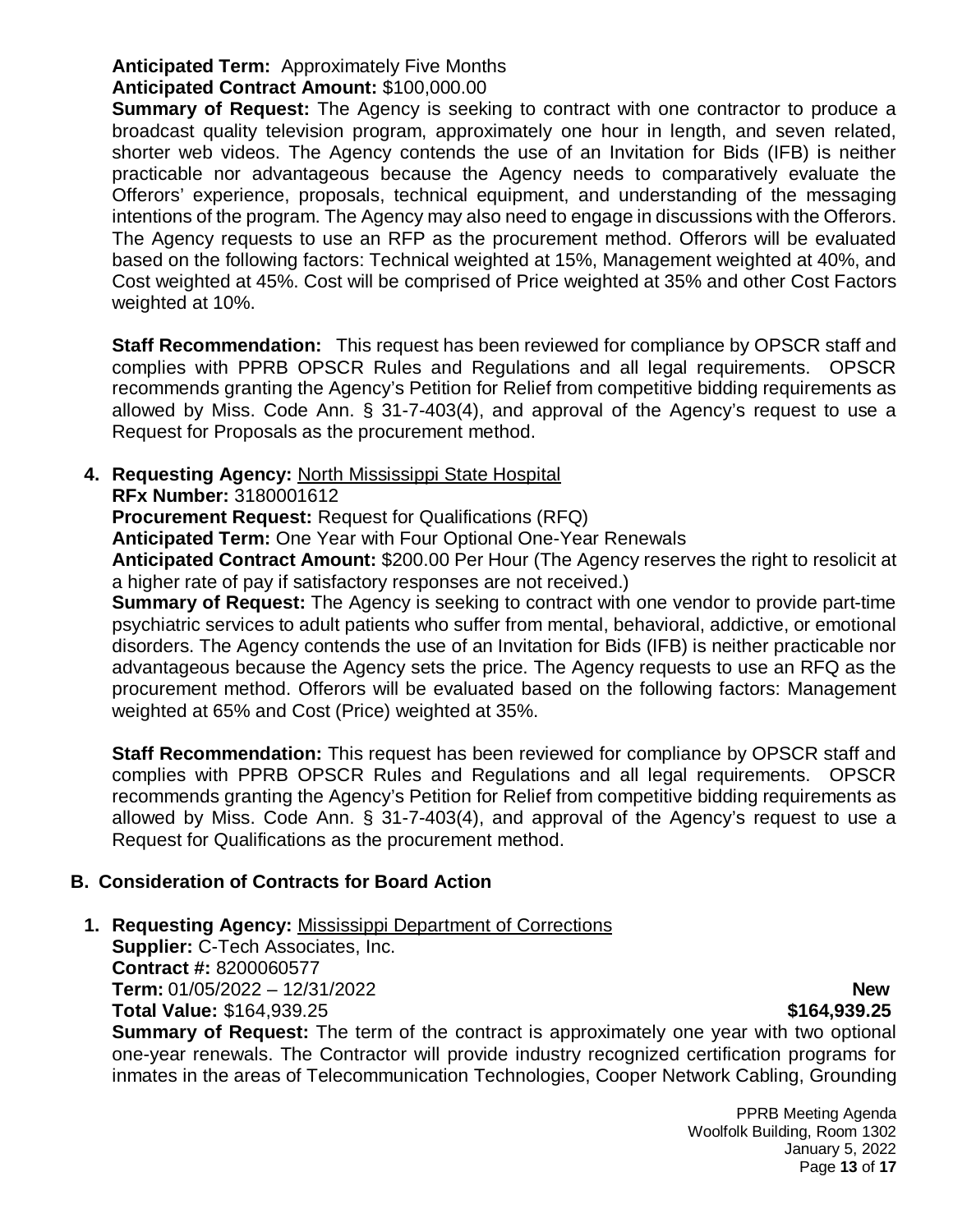and Bonding, Fiber Optics, Wireless Systems, Audio/Video Systems, and Energy Management. The Contractor was selected through an Invitation for Bids (IFB) with one respondent. OPSCR consulted the Mississippi Department of Information Technology Services (MDITS) to confirm this is not considered an IT service under the purview of MDITS and they agreed it was not.

**Staff Recommendation:** This request has been reviewed for compliance by OPSCR staff and complies with PPRB OPSCR Rules and Regulations and all legal requirements. OPSCR recommends approval of the contract as requested.

# **Projected Budget for Life of the Contract: \$494,817.75**

**2. Requesting Agency:** Mississippi Department of Human Services **Supplier: Pendleton Security Service, Inc. Contract #:** 8200044480 **Term:** 06/01/2019 – 05/31/2024 **Modification Total Value:** \$1,176,449.11 **\$521,480.08 \$521,480.08** 

**Summary of Request:** The term of the original contract was one year with two optional twoyear renewals. The Contractor provides interior and exterior uniformed armed security guard services at the 750 North State Street and 200 South Lamar Street MDHS locations. Amendment Two has been submitted to renew the contract for the second and final two-year optional renewal and to add an additional security guard at the 750 North State Street, Jackson, MS location to be paid at unit prices consistent with the original contract. Amendment Two updates the Scope of Services, Period of Performance, Consideration and Method of Payment, Notices, and Priority clauses. All other terms and conditions of the original contract remain the same.

**Staff Recommendation:** This request has been reviewed for compliance by OPSCR staff and complies with PPRB OPSCR Rules and Regulations and all legal requirements. OPSCR recommends approval of the contract modification as requested.

# **Projected Budget for Life of the Contract: \$1,176,449.11**

**3. Requesting Agency:** Mississippi State Hospital

**Summary of Request:** The Agency selected four Contractors to provide professional nursing services through an Invitation for Bids (IFB) with twenty respondents. Two were deemed nonresponsive or nonresponsible. The contracts were awarded based on lowest price. The term of each contract is three years.

**Staff Recommendation:** This request has been reviewed for compliance by OPSCR staff and complies with PPRB OPSCR Rules and Regulations and all legal requirements. OPSCR recommends approval of each contract as requested contingent upon receipt of additional Certificates of Insurance, as detailed below.

**a. Supplier:** TD Medical Solutions, LLC **Contract #:** 8200060768 **Term:** 01/21/2022 – 01/20/2025 **New Total Value:** \$19,233,758.00 **\$19,233,758.00 Projected Budget for Life of the Contract: \$19,233,758.00**

PPRB Meeting Agenda Woolfolk Building, Room 1302 January 5, 2022 Page **14** of **17**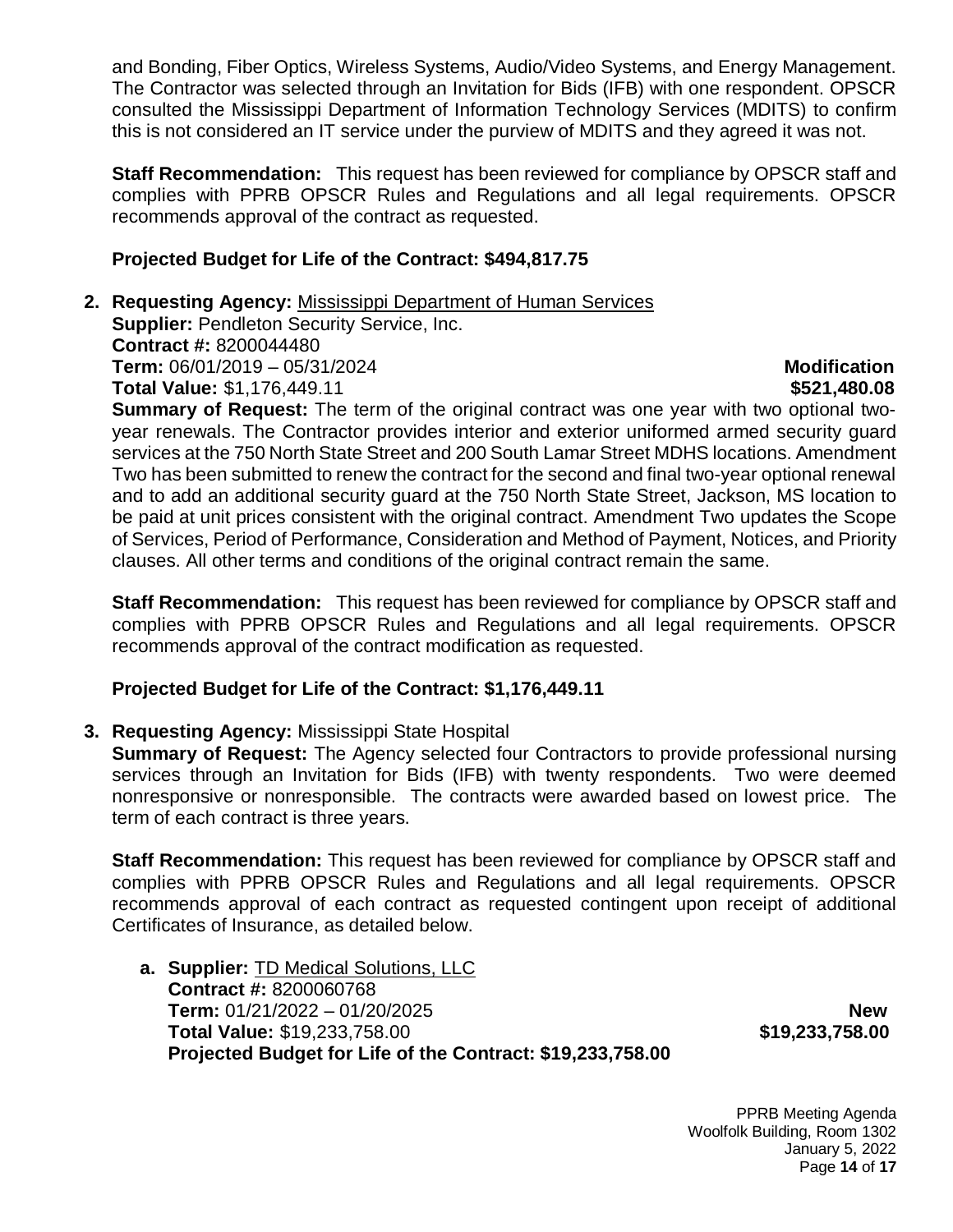- **b. Supplier:** Precision Healthcare Staffing **Contract #:** 8200060780 **Term:** 01/21/2022 – 01/20/2025 **New Total Value:** \$20,730,594.75 **\$20,730,594.75** A Certificate of Insurance reflecting the required coverage must be received prior to final processing of this Contract. **Projected Budget for Life of the Contract: \$20,730,594.75**
- **c. Supplier:** Medical Edge Recruitment, LLC **Contract #:** 8200060781 **Term:** 01/21/2022-01/20/2025 **New Total Value:** \$21,043,887.16 **\$21,043,887.16** A Certificate of Insurance reflecting the required coverage must be received prior to final processing of this Contract. **Projected Budget for Life of the Contract: \$21,043,887.16**
- **d. Supplier:** Infiniti Healthcare Services **Contract #:** 8200060769 **Term:** 01/21/2022 – 01/20/2025 **New Total Value:** \$22,252,457.35 **\$22,252,457.35 Projected Budget for Life of the Contract: \$22,252,457.35**

**4. Requesting Agency: Ellisville State School Supplier:** Crimson Electrical Contractors, Inc. **Contract #:** 8200060545 **Term:** 01/06/2022 – 01/05/2023 **New Total Value:** \$170,460.00 **\$170,460.00** \$170,460.00

**Summary of Request:** The term of the contract is one year with four optional one-year renewals. The Contractor will provide electrician services, including but not limited to overhead distribution, system maintenance, street lighting, electrical distribution equipment maintenance, motor wiring, control system maintenance associated with large HVAC systems, telephone wiring, emergency services, and other electrical services as outlined in the contract. The Contractor was selected through an Invitation for Bids (IFB) with two respondents. The Agency requests an exception to PPRB OPSCR Rules and Regulations Section 3-202.06.3 because the due date was not included in the newspaper advertisement. OPSCR does not believe granting the requested exception would affect the competition, fairness, or transparency of the procurement because the due date was prominently located on the cover page of the IFB. A Certificate of Insurance reflecting the required coverage must be received prior to final processing of the contract.

**Staff Recommendation:** This request has been reviewed for compliance by OPSCR staff and, upon granting the requested exception, it complies with PPRB OPSCR Rules and Regulations and all legal requirements. OPSCR recommends granting an exception to PPRB OPSCR Rules and Regulations Section 3-202.06.3 and approval of the contract as requested, contingent upon receipt of the required Certificate of Insurance.

# **Projected Budget for Life of the Contract: \$852,300.00**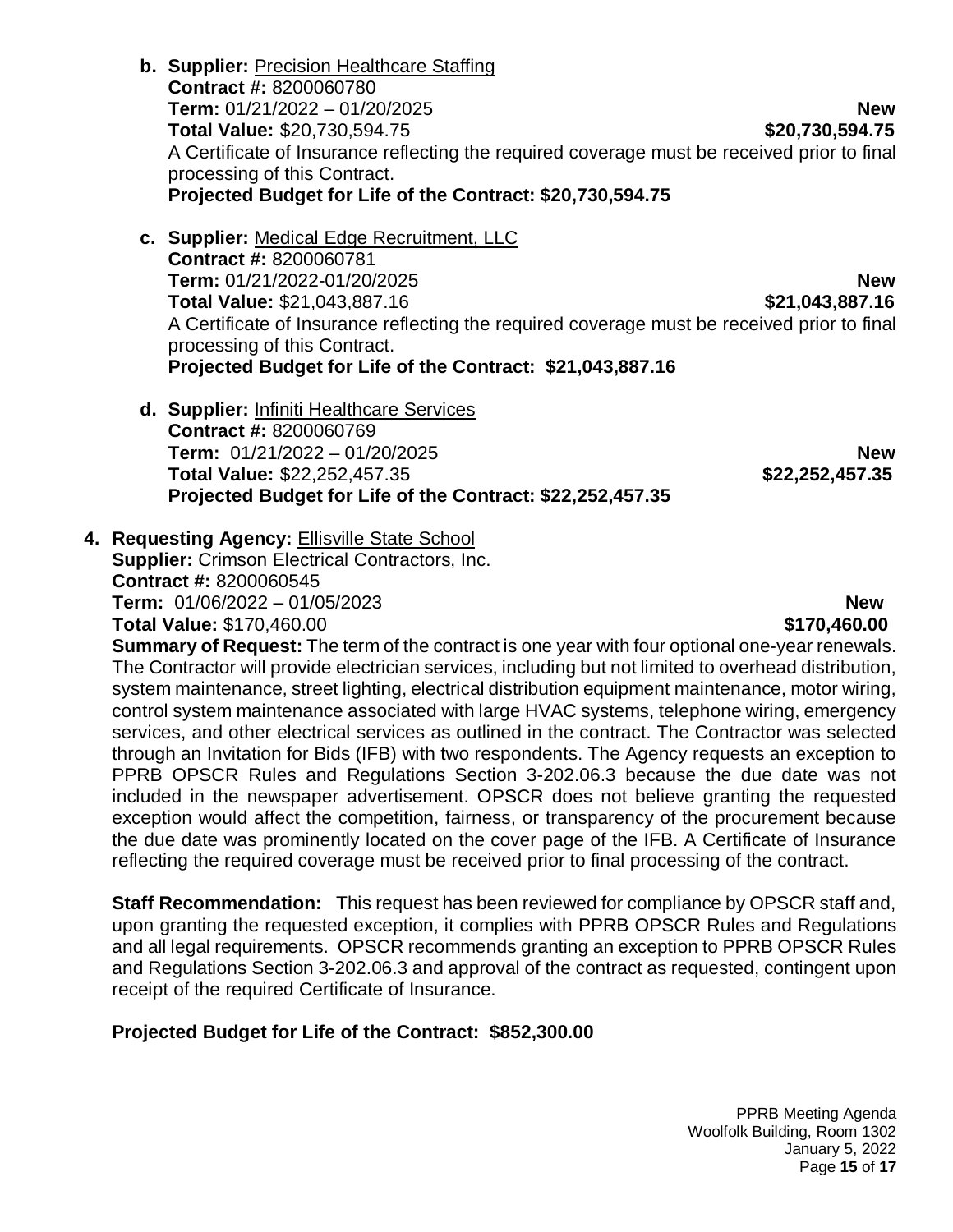**5. Requesting Agency:** Mississippi Division of Medicaid **Supplier:** Alliant Health Solutions, Inc. **Contract #:** 8200036104 **Term:** 02/01/2019 – 01/31/2023 **Renewal Total Value:** \$15,585,405.00 **\$4,404,943.00**

**Summary of Request:** The term of the original contract was three years with two optional one year renewals. Amendment One has been submitted to exercise the first optional renewal. The Contractor conducts prior authorization and repayment review of claims for Medicaid beneficiaries. Amendment One updates the Period of Performance, Cost for Services, and Stop Work Order clauses. All other terms and conditions of the original contract remain the same.

**Staff Recommendation:** This request has been reviewed for compliance by OPSCR staff and complies with PPRB OPSCR Rules and Regulations and all legal requirements. OPSCR recommends approval of the contract renewal as requested.

### **Projected Budget for Life of the Contract: \$19,997,817.00**

**6. Requesting Agency:** Ellisville State School at South Mississippi Regional Center **Summary of Request:** The Contractors will provide professional nursing services. The term of the contracts is approximately one year with four optional one-year renewals. Each Contractor will be paid hourly rates outlined below in an amount not to exceed \$600,000.00 for the term of the contract. The Contractors were selected through an Invitation for Bids (IFB) with fourteen respondents, resulting in five contract awards. All respondents were deemed responsive and responsible, and awards were made based on lowest prices.

**Staff Recommendation:** This request has been reviewed for compliance by OPSCR staff and complies with PPRB OPSCR Rules and Regulations and all legal requirements. OPSCR recommends approval of the contracts as requested, contingent upon receipt of appropriate Certificates of Insurance and regulatory board approval, as indicated below.

# **Projected Budget for Life of Each Contract: \$3,000,000.00**

- **a. Supplier:** Precision Healthcare Staffing **Contract #:** 8200060304 **Term:** 01/05/2022 – 12/31/2022 **New Total Value: \$600,000.00** The Contractor will be paid \$50.00 per hour for Registered Nurses, \$45.00 per hour for Licensed Practical Nurses, \$25.00 per hour for Certified Nursing Assistants, and overtime, weekend, and holiday rates as reflected in the Contractor's bid. An appropriate Certificate of Insurance reflecting the required coverage is required prior to final processing of the contract.
- **b. Supplier:** Prime Care Nursing, Inc. **Contract #:** 8200060835 **Term:** 01/05/2022 – 12/31/2022 **New Total Value:** \$600,000.00 **\$600,000.00**